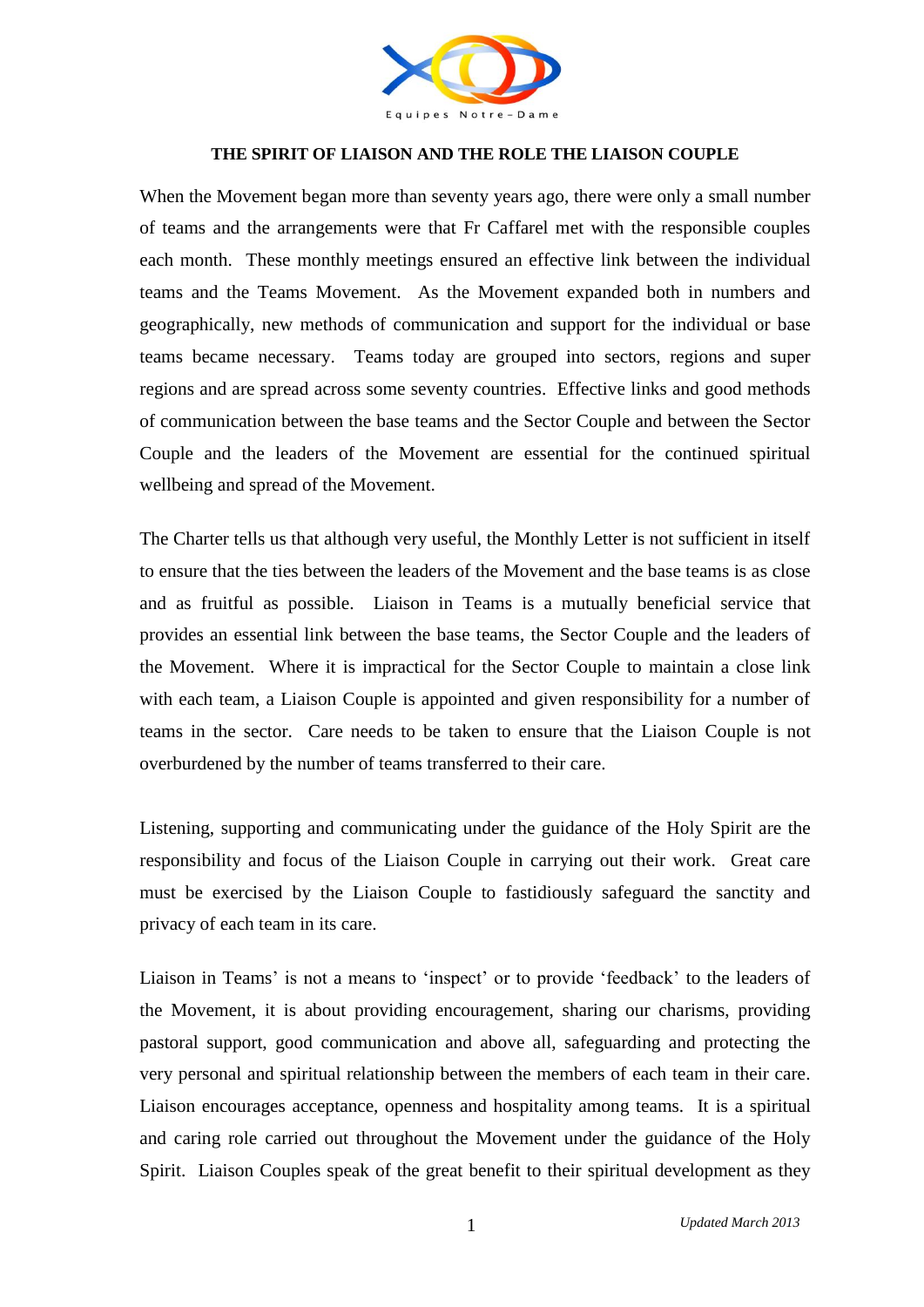

share their faith with the team. There is a joy of acceptance. The Liaison Couple affirm the many varieties of team meeting formats which realise the diversity of charisms and the work of the Holy Spirit. The teams are encouraged always to have Christ at the centre of their meeting and to try as best they can to be faithful to the Endeavours of Teams.

The following is taken from the Liaison Couples Manual published by the Australian Super-Regional Team:

'A two- way listening encouragement and friendship are the means by which a special relationship may be built between the Liaison Couple and the Team; a relationship which will enable all to progress within the guiding principles of the Teams Charter and the spirit of its life. It is a commitment to 'sharing experiences', to offering support and guidance to the teams for the benefit of the whole movement. Experience over the years has shown that isolated teams have difficulty in surviving and flourishing without some mainstream contact, ideally through a Liaison Couple.

Couples who provide this link between particular teams and the Sector Couple, and thus to the movement as a whole do so, not in a controlling *w*ay *-* one that imposes decisions but rather in a supportive way - guiding rather than directing; suggesting rather than ordering; seeking a truly two-way exchange. They help to create unity and communion throughout the Movement, recreating the community that was apparent in the early days of the Church. "See those Christians, how they love one another"<sup>1</sup>

The Dublin Sector is the largest sector within the Irish Region and has sixteen teams. In 2006, the then Dublin Sector Couple and now the Regional Couple, Pat & Carmel Cunneen, had begun the task of reviving Liaison in the Sector. Great progress was made by them and Liaison is now working very successfully throughout the Sector. When we took over the role of Sector Couple in 2009, one of our greatest concerns was in relation to Liaison; how would we manage it, where would we start, would all of the good work already done be lost. However, we left it in the hands of the Holy Spirit and got down to setting up a new Sector Team. We were in safe hands in that two of the couples (Áine & Joe Clayton and Kevin & Martha Wade) who agreed to join the Sector Team had

1

<sup>&</sup>lt;sup>1</sup> Excerpt from the Liaison Couples Manual published by the Australian Super-Regional Team in February 1999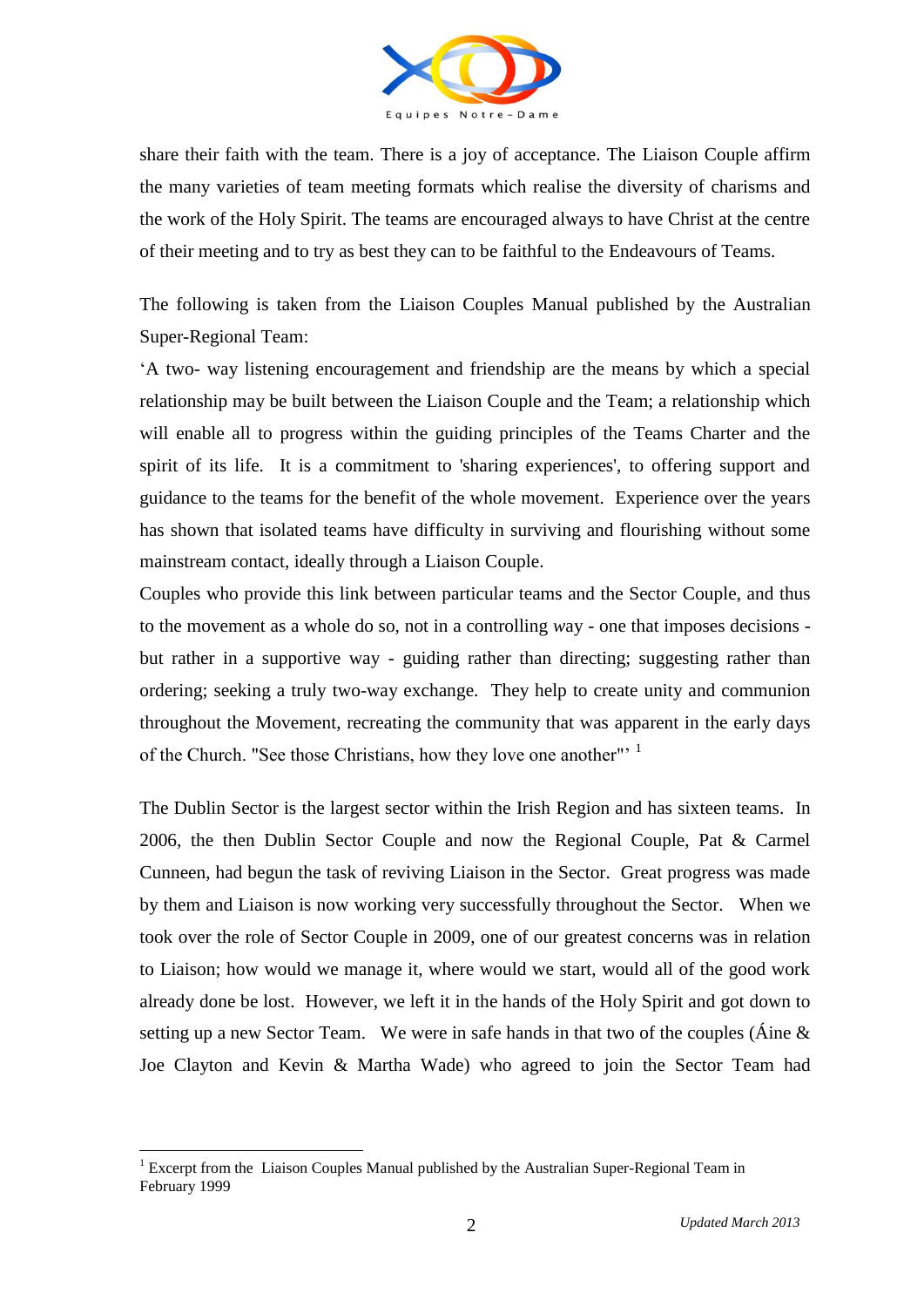

considerable previous experience as Liaison Couples and we are indebted to them for their help and guidance.

Liaison was on the agenda for our first sector meeting and each of the Sector Team Couples was allocated responsibility for 3 to 4 teams, selected from the Sector Register as they appeared in it. Each Liaison Couple contacted the respective Responsible Couple for the teams' allocated to them and informed them they would be their Liaison Couple for the coming year. The Liaison Couples invited the respective Responsible Couples to contact them at any time on any matter of concern to them or their team. They asked if they could attend at a team meeting at a time that would be convenient for the team and subsequently received an invitation from all but one of the teams in the Sector.

The Liaison Couples gained tremendously from their experience and felt very privileged and blessed to be present at and to share in the teams meetings. For us, it was our first involvement in Liaison and it was a wonderful and very spiritually rewarding experience. We felt at ease and an integral part of each meeting. We got to know each of the Responsible Couples and most of the team members as well. A strong mutual trust developed, which greatly helped us, both in our role as a Liaison Couple and as Sector Couple.

We experienced no difficulty liaising with the team that did not invite us to attend a team meeting and we developed an excellent relationship with all of the team members without exception. While being invited to attend at a team meeting as a Liaison Couple is a great privilege, it is not, in our view, essential. The priority must always be to fully respect the wishes of the team and to ensure good communication with the Responsible Couple and so far as practicable, with all of the team members.

As it happened, the years (2010 to 2012) during our term as Dublin Sector Couple were good years for the development of Teams in Ireland. Under the guidance of the Holy Spirit and the stewardship of the Regional Couple, four new teams have been formed, one in North Dublin, one each in Navan and Dunshaughlin in Co Meath and one in County Sligo. There was no Teams representation previously in either in Meath or Sligo. The new team in North Dublin was piloted by the very experienced couple, Vincent and Margaret Ryan from team 3. The Sligo team was piloted by the Regional Couple and the